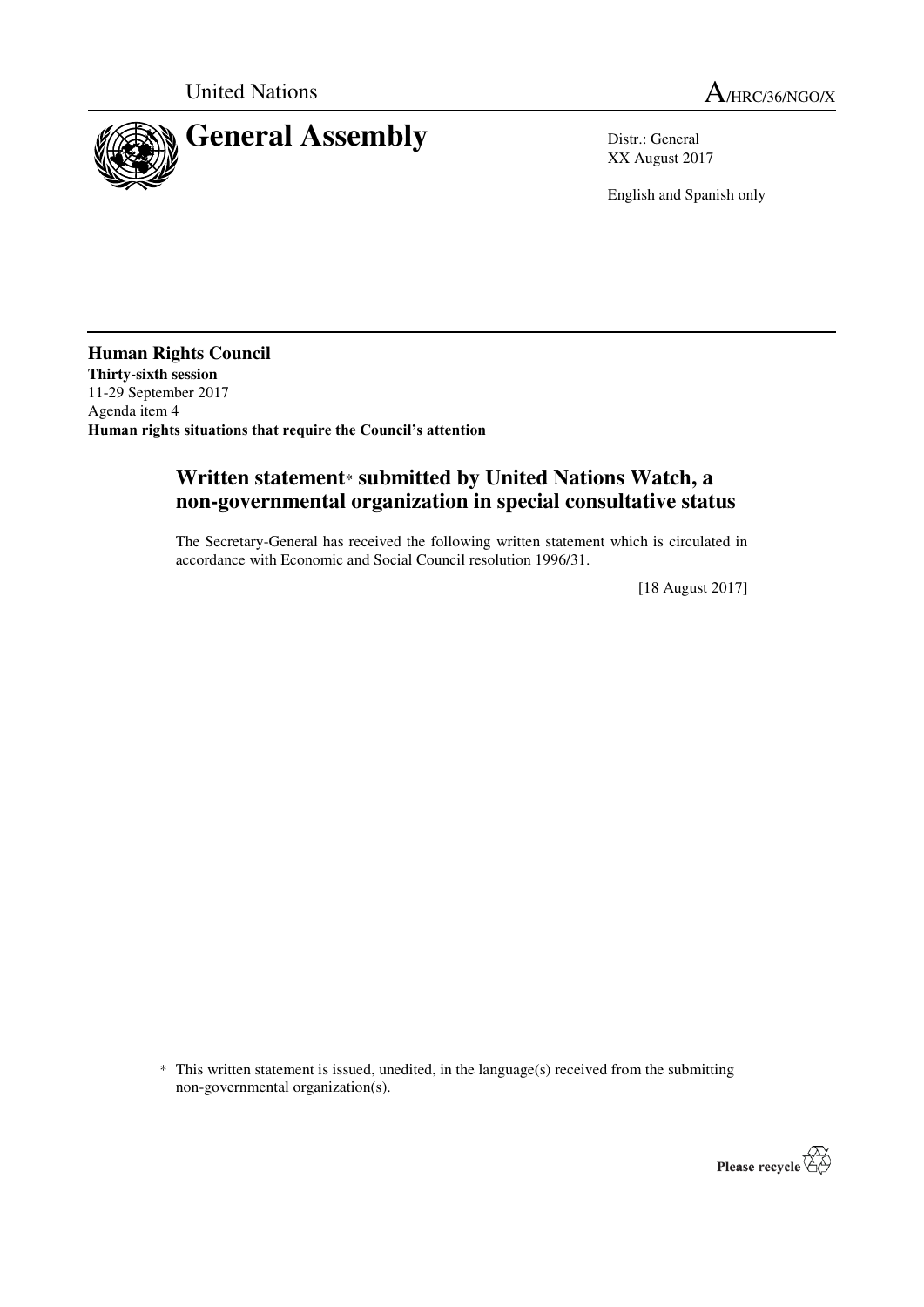## **Urgent Debate Required on the Situation of Human Rights in Venezuela**

*To adopt a resolution, suspend Venezuela from the Council, and create a Commission of Inquiry into allegations of widespread violations of human rights.* 

Reaffirming the Charter of the United Nations and the Universal Declaration of Human Rights,

Recalling Human Rights Council resolution 5/1 and 5/2 of 18 June 2007,

Reaffirming that all States have an obligation to protect the rights to life, liberty and security of the person;

 Emphasizing that, as a member of the Council, the Government of Venezuela is obliged, under General Assembly Resolution 60/251 of 15 March 2006, to uphold the highest standards in the promotion and protection of human rights,

 Expressing outrage at the alarming number of civilian casualties caused by the escalating violence perpetrated by forces of the Government of Venezuela,

 Condemning the illegal arrest and detention of hundreds of political prisoners, and demanding their immediate and unconditional release,

 Condemning further the violent raid by Government forces, in the middle of the night of 1 August 2017, into the homes of pro-democracy leaders Leopoldo Lopez and Antonio Ledezma, the Mayor of Caracas, their detention for several days while being held incommunicado, and their continued house arrest; and welcoming, in this regard, the 1 August statement by the High Commissioner for Human Rights calling for their immediate release, and of all those being held for exercising their rights to freedom of peaceful assembly, association and expression,

 Welcoming the Declaration of Lima of 8 August 2017 by Argentina, Brazil, Canada, Colombia, Costa Rica, Chile, Guatemala, Honduras, Mexico, Panama, Paraguay and Peru, which determined that Venezuela is no longer a democracy, and that the so-called National Constituent Assembly is illegitimate; condemned the systematic violation of human rights and fundamental freedoms, violence, repression and political persecution, the existence of political prisoners and the lack of free elections under independent international observation; expressed concern about the humanitarian crisis; and condemned the refusal of the Government of Venezuela to allow food and medicine to enter the country for the basic needs of the Venezuelan people,

 Alarmed by the findings of the team deployed by the High Commissioner for Human Rights, which documented the Government of Venezuela's widespread and systematic use of excessive force and arbitrary detentions against demonstrators, and patterns of other human rights violations, including violent house raids, torture and ill-treatment of those detained in connection with the protests; security forces firing tear gas and buckshot at anti-Government protestors without warning; the systematic use of disproportionate force by security forces, mainly the National Guard, the National Police and local police forces, to instill fear, crush dissent, and to prevent demonstrators from assembling, rallying and reaching public institutions to present petitions;

 Deploring the role of pro-Government armed groups, as documented by the team of the High Commissioner, who routinely break into protests on motorcycles, wielding firearms and harassing or in some cases shooting at people, leading to at least 27 deaths; the arbitrary detention of more than 5,051 people from April through July of this year, with credible reports of cruel, inhuman or degrading treatment by security forces of such detainees, amounting in several cases to torture, using tactics such as electric shocks, beatings, including with helmets and sticks while handcuffed,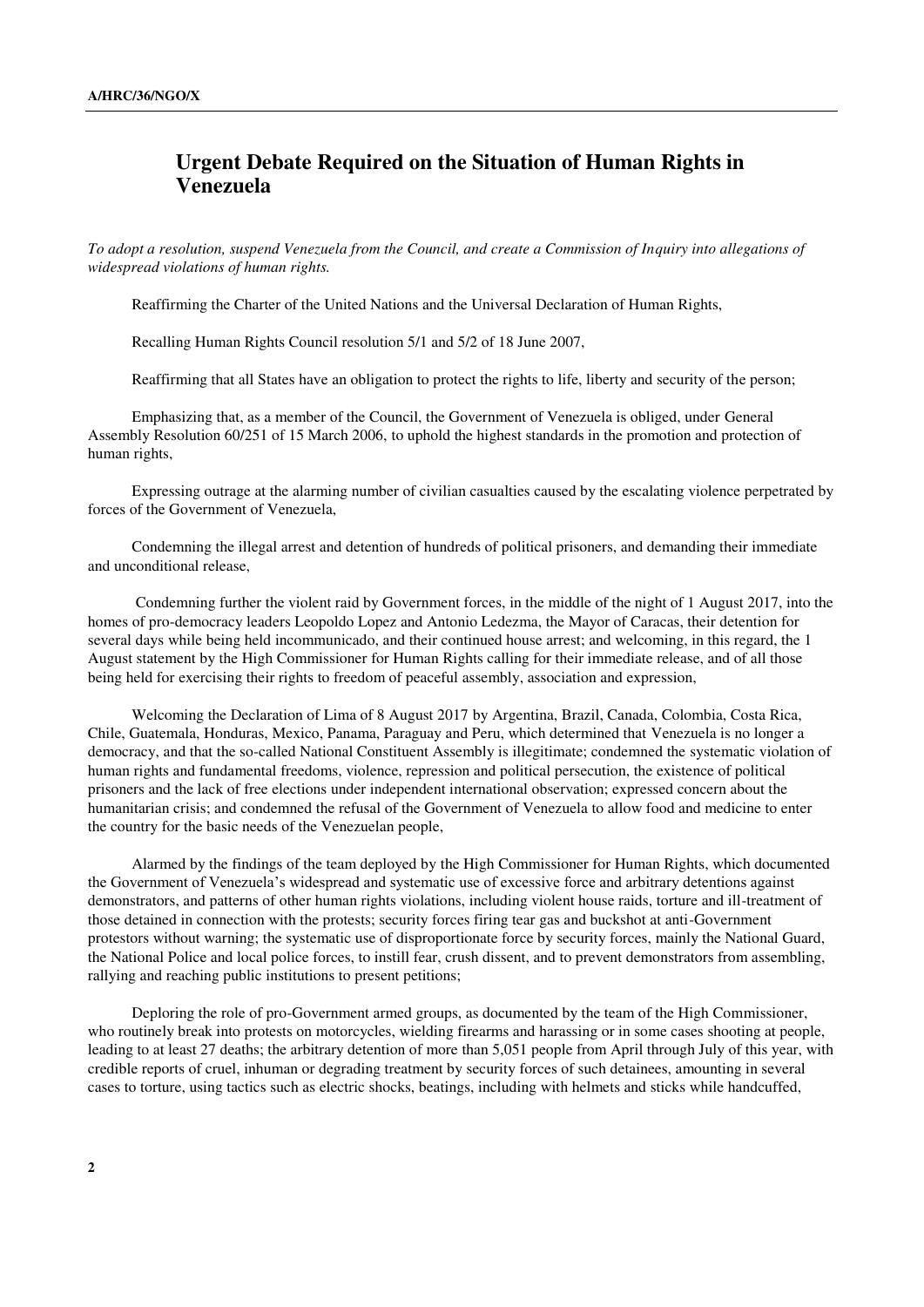hanging detainees by the wrists for long periods, suffocation with gas, and threats of killings, and in some cases threats of sexual violence against the detainees or their families;

 Noting with deep concern the targeting by security forces of journalists, as documented by the team of the High Commissioner, to prevent them from covering demonstrations, including by shooting at them with tear gas canisters and buckshot, despite being clearly identified, and by detaining and threatening journalists, and on several occasions stealing their equipment,

 Condemning the decision on 5 August 2017 by the so-called National Constituent Assembly to dismiss the Attorney-General,

 Welcoming further the 4 August 2017 call for an end to the Government of Venezuela's systematic detention of protesters and use of military tribunals to try civilians, in the joint statement issued by the Chair of the Working Group on Arbitrary Detention, the Special Rapporteur on the freedom of expression, the Special Rapporteur on freedom of peaceful assembly and of association, the Special Rapporteur on the independence of judges and lawyers and the Special Rapporteur on torture,

 Recalling the statement of the High Commissioner for Human Rights of 31 March 2017 expressing grave concern over continued restrictions by the Venezuela Government on the freedoms of movement, association, expression and peaceful protest; shortages of food and medicine, and spiraling prices, that have resulted in daily suffering for many Venezuelans; and at the lack of independence of national rule of law institutions in Venezuela;

 Recalling the joint statement of 28 April 2017, by the Special Rapporteur on extrajudicial, summary or arbitrary executions, the Special Rapporteur on freedom of peaceful assembly and of association, the Special Rapporteur on the situation of human rights defenders, and the Working Group on Arbitrary Detention, calling on the Government of Venezuela to facilitate peaceful protests and properly investigate the deaths caused in recent demonstrations; expressing grave concerned about allegations of excessive and indiscriminate use of force during the protests, as well as arbitrary detentions and killings; recalling that hundreds of persons have also been injured and more than 850 people arrested in the protests; drawing particular attention to a new measure introducing an automatic military response to demonstrations, known as the Zamora Plan, which increases tensions and heightens the risk of injury and death; and emphasizing that demonstrations should ordinarily be managed with no resort to force, with any use of force strictly necessary and proportional to a specific threat;

 Recalling that the Declaration of Lima decided to oppose any candidacy of Venezuela in regional and international mechanisms and organizations,

 Recalling further that the Declaration of Lima determined that Venezuela is in breach of the requirements and obligations of members of the Human Rights Council,

Recalling that the Council has given itself the power to convene an Urgent Debate during a regular session,

 Recalling General Assembly Resolution 60/251 of 15 March 2006, particularly OP 8, which provides that the General Assembly may suspend the rights of membership in the Human Rights Council of a member that commits gross and systematic violations of human rights,

## The Council should:

1. Convene an Urgent Debate in this present  $36<sup>th</sup>$  session and therein adopt a resolution requesting that the General Assembly suspend the rights of membership in the Human Rights Council of Venezuela;

2. Strongly condemn the extremely grave human rights violations committed by the Government of Venezuela, including extrajudicial killings, torture, arbitrary imprisonment of peaceful demonstrators, which if widespread and systematic, may amount to crimes against humanity;